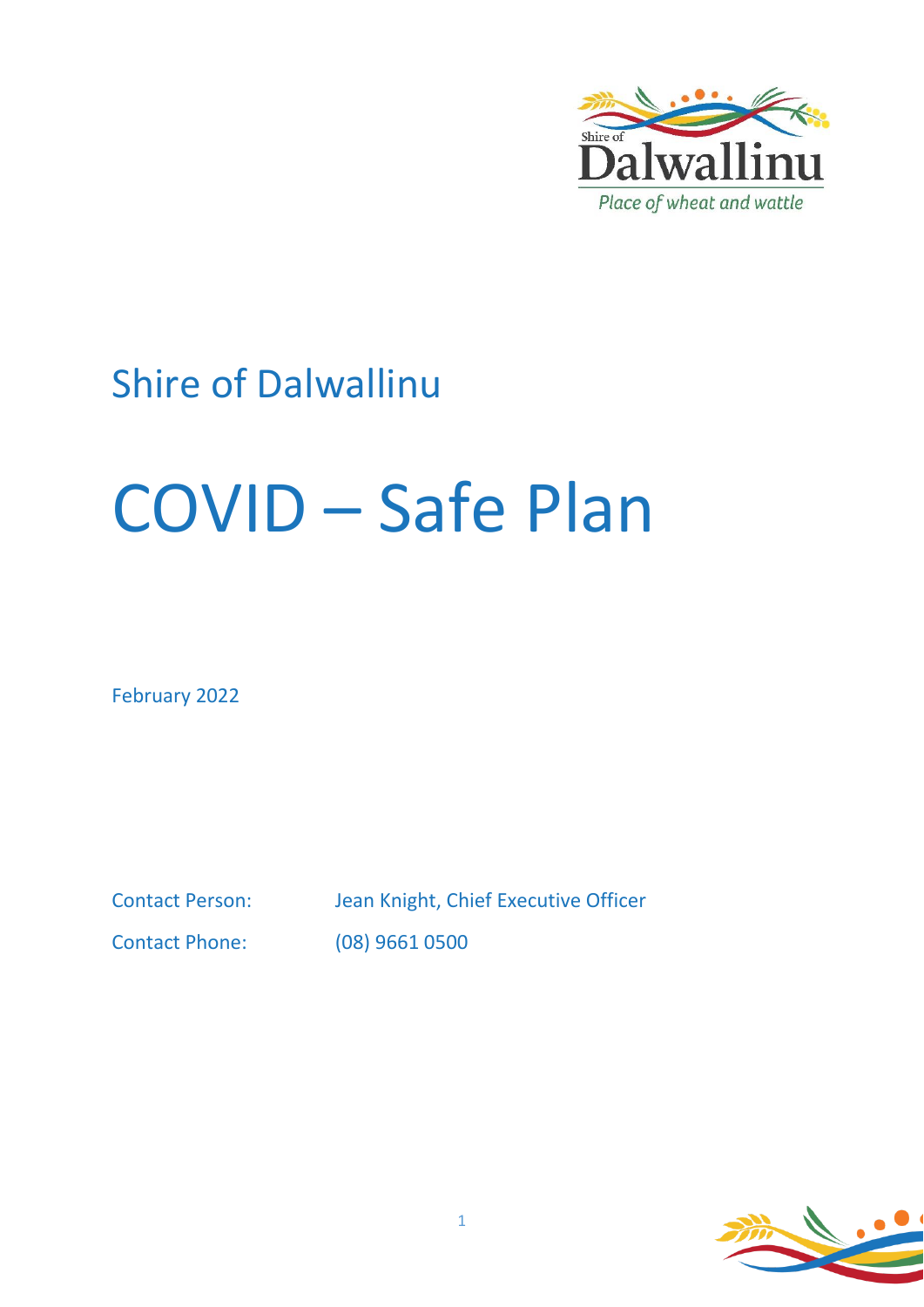# **1. INTRODUCTION**

This plan has been prepared by the Shire of Dalwallinu.

# Amendment List

Amendments to this plan will be issued periodically as the Shire of Dalwallinu responds to the requirements set out by the Western Australian Government to control the spread of COVID-19 in workplaces.

| Version | Date     | By Whom     | Description of Change |
|---------|----------|-------------|-----------------------|
| 1.0     | 4/2/2022 | Jean Knight | Plan finalised        |
|         |          |             |                       |
|         |          |             |                       |
|         |          |             |                       |

# Distribution List

| Date | Who       | <b>How</b>     |
|------|-----------|----------------|
| 1.0  | All Staff | Internal Email |
|      | Public    | SoD website    |
|      |           |                |
|      |           |                |

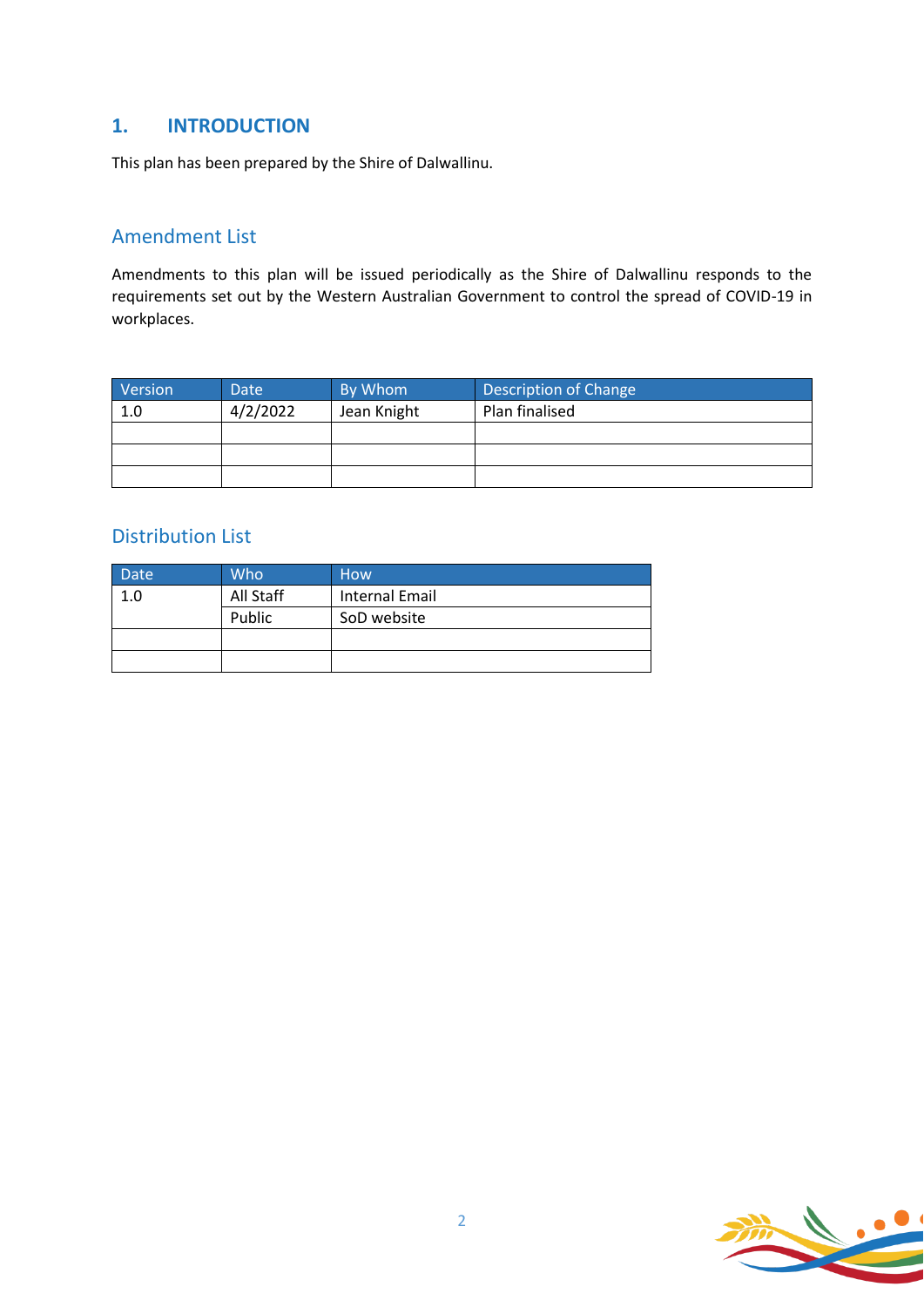# **Objective**

The COVID-Safe Plan has been designed to protect our community, workers, customers and visitors that come to Dalwallinu, from the spread of COVID-19 and to demonstrate how the Shire meets the requirements set out by the Western Australian Government.

The COVID-Safe Plan outlines:

- Actions required to mitigate the introduction of COVID-19 into the Shire of Dalwallinu;
- The process in place to prepare and respond to, a suspected or confirmed case of COVID-19 in the Shire buildings and facilities;
- The level of face covering or personal protective equipment (PPE) required for our workforce;
- The process the Shire has in place to keep records of all staff, contractors and visitors that attend Shire workplaces.

The Shire of Dalwallinu Chief Executive Officer has the responsibility and authorisation to implement, monitor, review and update the COVID-Safe Plan and the supporting process involved as required.

# **Scope**

This plan outlines the procedures to mitigate the introduction of COVID-19 into the community and Shire workplaces during restrictions set out by the Western Australian Government for all staff, contractors, visitors and the community that attend a Shire workplace.

This COVID-Safe Plan covers all Shire workplaces and facilities.

# **Communication**

The following methods of communication have been used to provide ongoing information and training to all staff, contractors and visitors regarding COVID-19.

| <b>Method</b>                | <b>Responsible Officer</b>     | <b>Audience</b>                  |
|------------------------------|--------------------------------|----------------------------------|
| Shire of Dalwallinu website  | <b>Executive Assistant</b>     | Public                           |
| Shire of Dalwallinu Facebook | <b>Chief Executive Officer</b> | Public                           |
| <b>COVID-19 Posters</b>      | <b>Executive Assistant</b>     | Public                           |
| <b>Shire Newsletter</b>      | <b>Chief Executive</b>         | Public                           |
|                              | Officer/Executive Assistant    |                                  |
| Senior Management Team       | <b>Chief Executive Officer</b> | <b>CEO &amp; Senior Managers</b> |
| Meeting                      |                                |                                  |
| Email                        | <b>Chief Executive Officer</b> | <b>Shire Employees</b>           |

The Shire of Dalwallinu website, provides further information, with links to State Government information and resources.

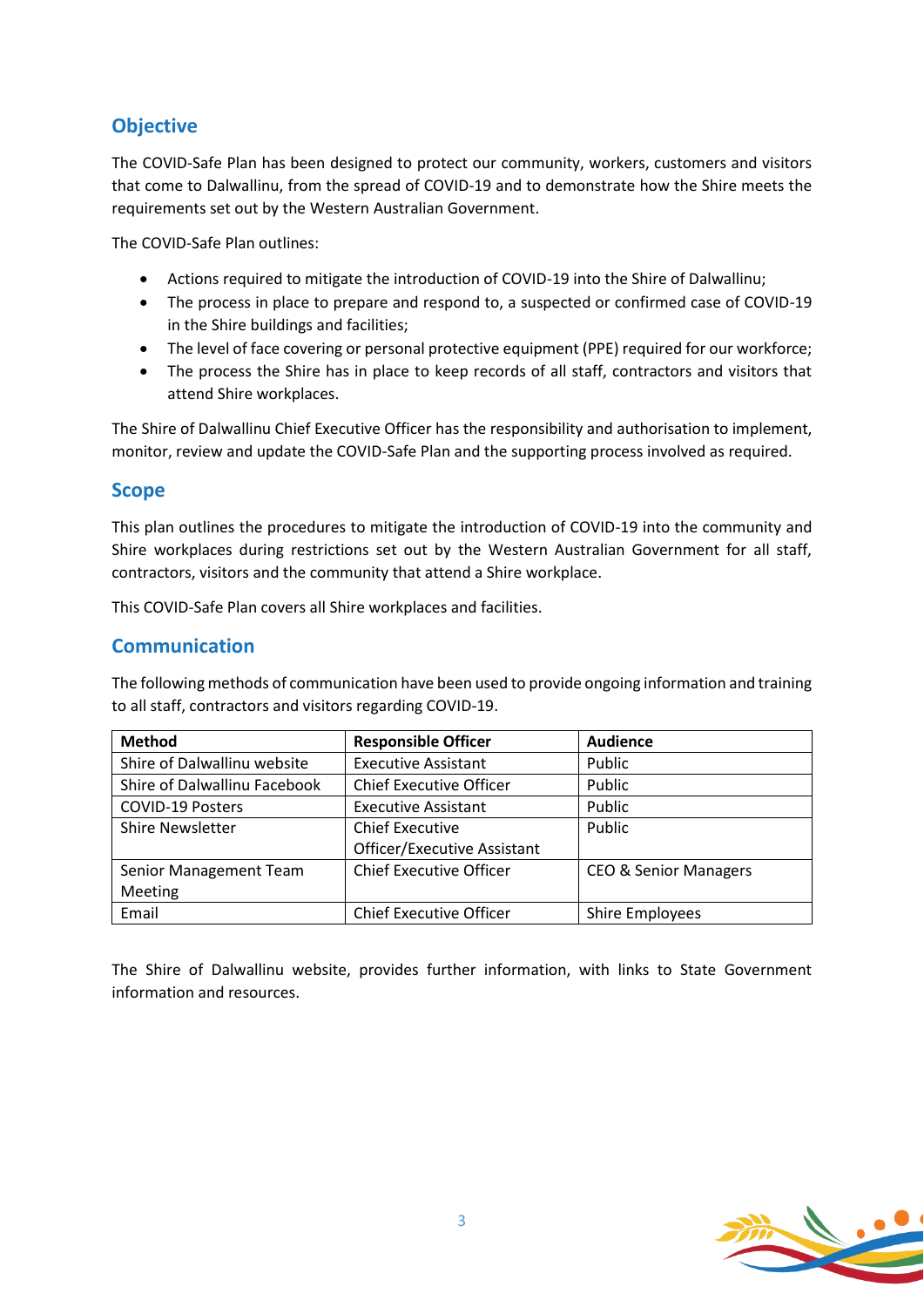# **2. MINIMISING RISK MEASURES**

# 2.1 Procedure for Business as Usual

Demonstrating vaccination status using ServiceWA, SafeWA or paper copy along with Photo ID as well as using QR codes or sign in contact registers when visiting commercial locations within the Shire of Dalwallinu.

# 2.2 Procedure for a **notified case** of COVID in Dalwallinu

#### Shire Administration

Employees will undertake their normal work duties as long as they don't have any contact with a confirmed COVID-19 positive person.

Face to face meetings are to be limited. Use of electronic meetings is encouraged.

Wearing of masks will be as directed by the State Government.

#### Shire Depot

Employees will undertake their normal work duties as long as they don't have any contact with a confirmed COVID-19 positive person.

Wearing of masks will be as directed by the State Government.

#### Dalwallinu Discovery Centre

Employees will undertake their normal work duties as long as they don't have any contact with a confirmed COVID-19 positive person.

Wearing of masks will be as directed by the State Government.

#### Dalwallinu Aquatic Centre

Employees will undertake their normal work duties as long as they don't have any contact with a confirmed COVID-19 positive person.

Wearing of masks will be as directed by the State Government.

#### Cleaners

Employees will undertake their normal work duties as long as they don't have any contact with a confirmed COVID-19 positive person.

Wearing of masks will be as directed by the State Government.

# 2.3 Procedure for a **Lockdown Situation** in Dalwallinu

#### Shire Administration

Shire Administration Centre will be closed to the public. The Office will be contactable by phone and email.

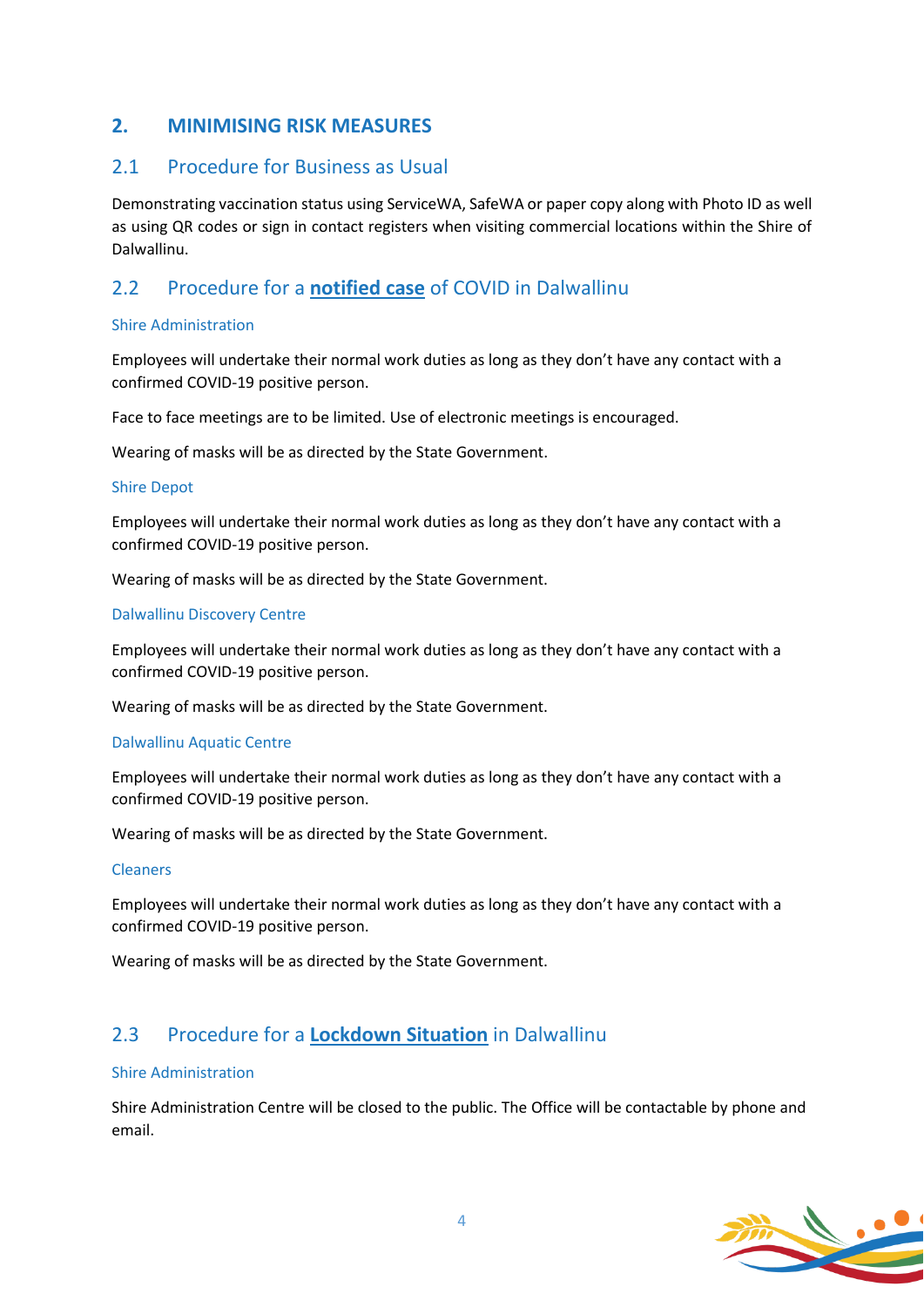#### *Admin Centre Staffing:*

- Chief Executive Officer
- Manager Planning & Development
- Manager Works & Services
- Admin Officer

Remaining administration staff will be working on a rotational basis at home and the office. This will be determined by the CEO/MCS and conveyed to staff.

No face to face meetings will be conducted. All meetings will be by electronic means.

Wearing of masks will be as directed by the State Government.

#### Shire Depot

The gate is to be closed and locked with all enquiries for entry from the public to be directed to the Works Supervisor.

Employees will be working in teams with staggered commencement times.

Works Supervisor and Manager Works & Services are not to have face to face contact to minimise the risk. Communication is to be by phone/email.

Outside Crew to be made up of 3 crews.

Works Supervisor to commence earlier than other employees and leave pre-start information on kitchen table and not be in the depot when the crews commence each day. Staff are not to enter the WS office.

Wearing of masks will be as directed by the State Government.

#### Dalwallinu Discovery Centre

The Discovery Centre will be closed to the public. The Centre will be contactable by phone and email.

No face to face meetings will be conducted. All meetings will be by electronic means.

Wearing of masks will be as directed by the State Government.

#### Dalwallinu Aquatic Centre

The Aquatic Centre will be closed to the public.

Employee may be rostered elsewhere.

#### Cleaners

Cleaning rosters will be amended to reflect closed facilities and increased cleaning in other facilities.

#### Elected Members

All meetings will be by electronic means only.

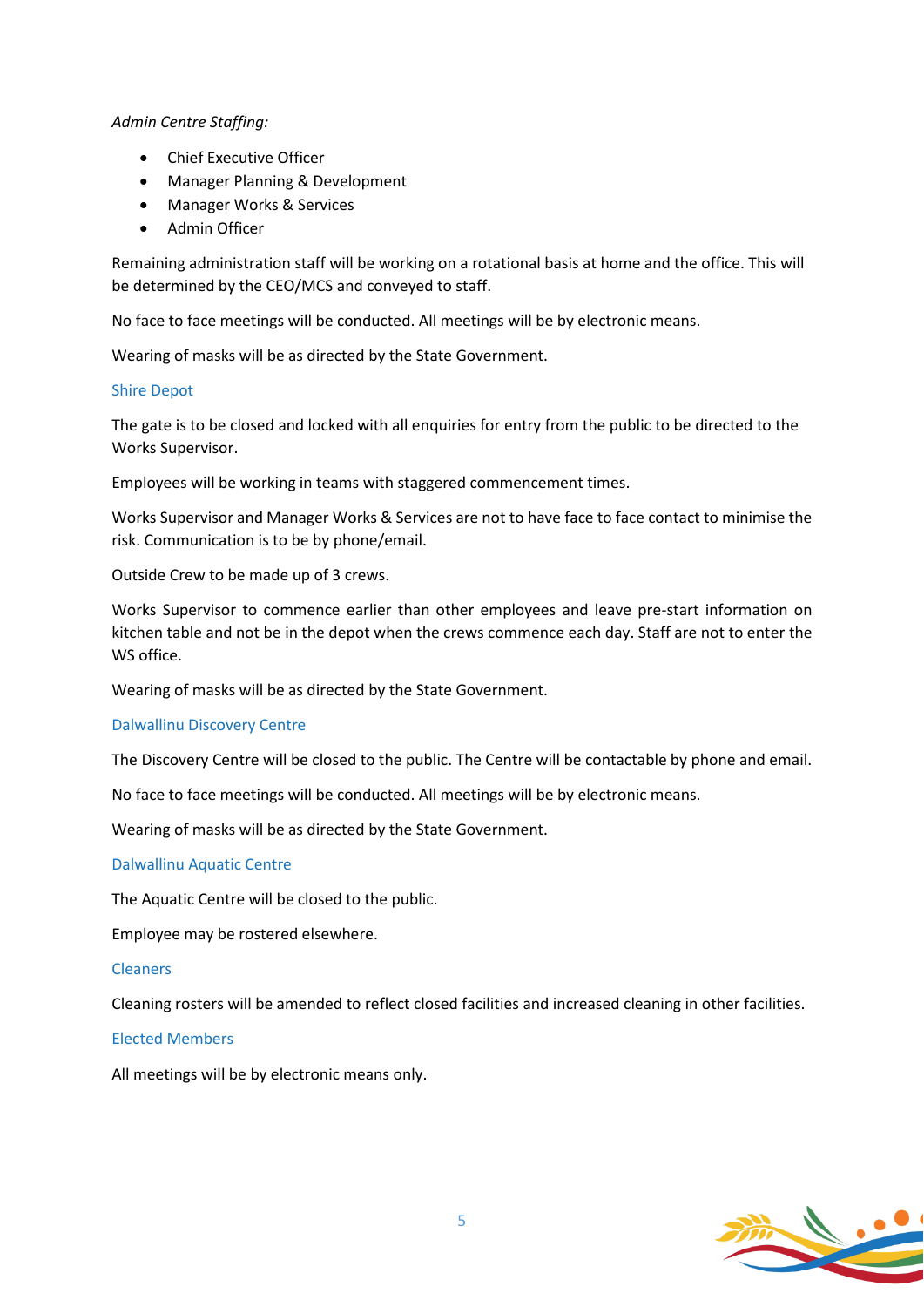# 2.4 Procedure for a **Confirmed** Covid-19 Case of an **Employee**

In the event of an employee being confirmed Covid-19 positive, the Chief Executive Officer will advise the COVID hotline on 1326843.

#### Shire Administration

In the event of a confirmed COVID-19 case, the Admin Centre will be closed for deep cleaning and staff may be sent home to isolate for the required time (please check **wa.gov.au** website for updated timeframes) and if possible, work from home. CEO/MCS to provide directives in regard to this situation.

Staff will be required to adhere to the following protocols:

[https://www.wa.gov.au/system/files/2022-01/COVID-19\\_testing\\_and\\_isolation\\_guide.pdf](https://www.wa.gov.au/system/files/2022-01/COVID-19_testing_and_isolation_guide.pdf)

See Appendix A for hard copies of the following protocols:

- I have tested positive for Covid
- I am a close contact and have no symptoms
- I am a close contact and a critical worker
- I am a close contact who develops symptoms
- I am not a close contact and I have symptoms

If an employee has no symptoms they may return to their normal duties.

#### Shire Depot

In the event of a confirmed COVID-19 case, the Shire Depot will be closed for deep cleaning and staff may be sent home to isolate for the required time (please check **wa.gov.au** website for updated timeframes). CEO/MWS to provide directives in regard to this situation.

Staff will be required to adhere to the following protocols:

[https://www.wa.gov.au/system/files/2022-01/COVID-19\\_testing\\_and\\_isolation\\_guide.pdf](https://www.wa.gov.au/system/files/2022-01/COVID-19_testing_and_isolation_guide.pdf)

See documents from Page 10 onwards for hard copies of the following protocols:

- I have tested positive for Covid
- I am a close contact and have no symptoms
- I am a close contact and a critical worker
- I am a close contact who develops symptoms
- I am not a close contact and I have symptoms

If an employee has no symptoms they may return to their normal duties.

Works Supervisor and Manager Works & Services are not to have face to face contact to minimise the risk. Communication is to be by phone/email.

Outside Crew to be made up of 3 crews.

Works Supervisor to commence earlier than other employees and leave pre-start information on kitchen table and not be in the depot when the crews commence each day. Staff are not to enter the WS office.

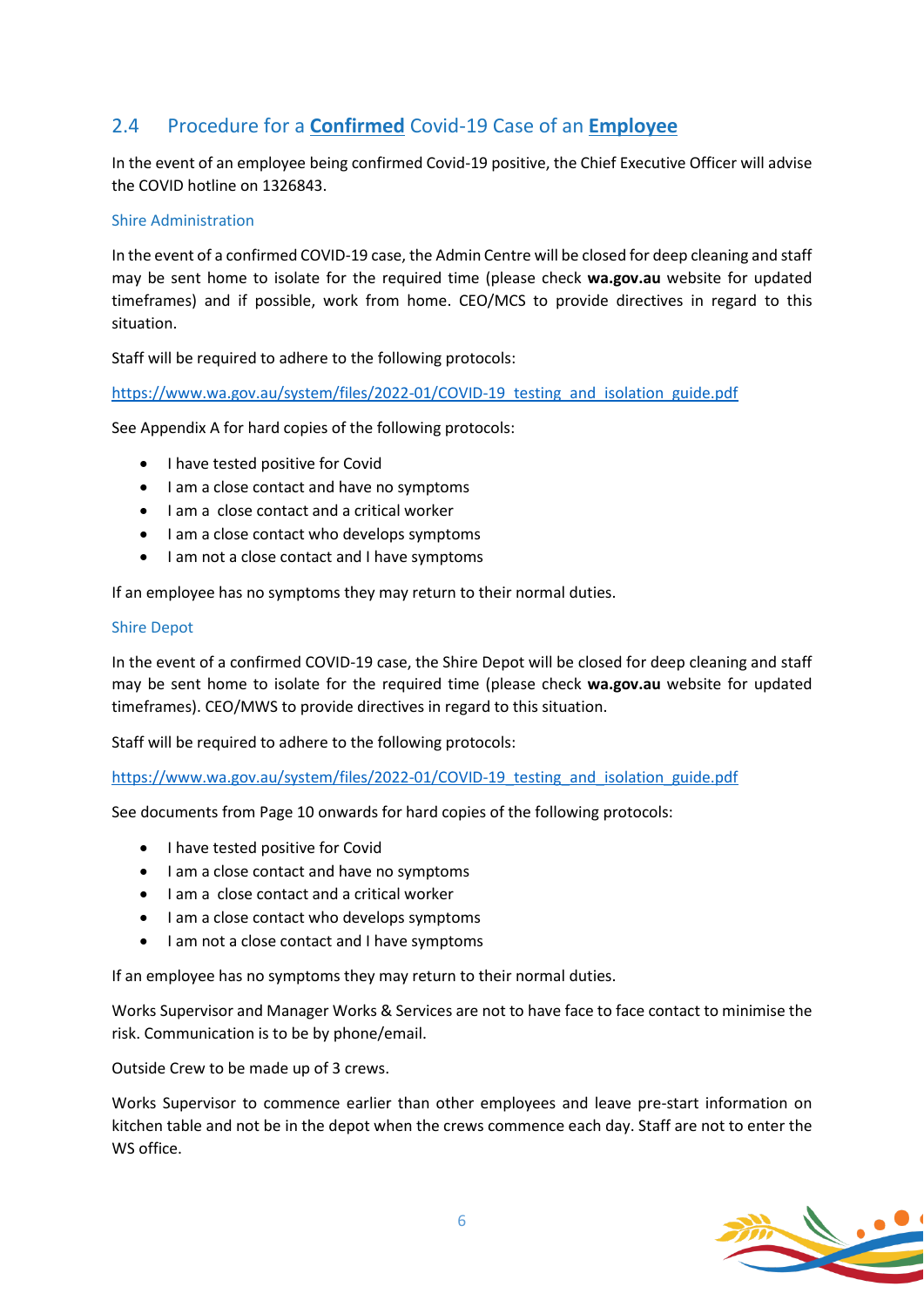#### Dalwallinu Discovery Centre

As per Shire Administration process.

#### Dalwallinu Aquatic Centre

In the event that the Manager contracts Covid-19, the Dalwallinu Aquatic Centre is to be closed unless another qualified Manager can be found. Closure to be communicated in relevant channels to the community.

#### Cleaners

In the event that the Shire Cleaners contract Covid-19, alternate Cleaners will need to be sourced from existing workforce.

Staff will be required to adhere to the following protocols:

[https://www.wa.gov.au/system/files/2022-01/COVID-19\\_testing\\_and\\_isolation\\_guide.pdf](https://www.wa.gov.au/system/files/2022-01/COVID-19_testing_and_isolation_guide.pdf)

See documents from Page 10 onwards for hard copies of the following protocols:

- I have tested positive for Covid
- I am a close contact and have no symptoms
- I am a close contact and a critical worker
- I am a close contact who develops symptoms
- I am not a close contact and I have symptoms

If an employee has no symptoms they may return to their normal duties.

# 2.5 Procedure for a **Confirmed** Covid-19 in a **Public Shire facility**

The affected facility will be closed until further notice to enable a deep clean to be undertaken.

#### Dalwallinu Gymnasium

Contact register and Salto system to be checked so members can be advised to monitor symptoms.

Shire Administration Centre

Contact register to be checked so visitors can be advised to monitor symptoms.

Dalwallinu Discovery Centre

Contact register to be checked so visitors can be advised to monitor symptoms.

Other tenants of the DDC to be advised.

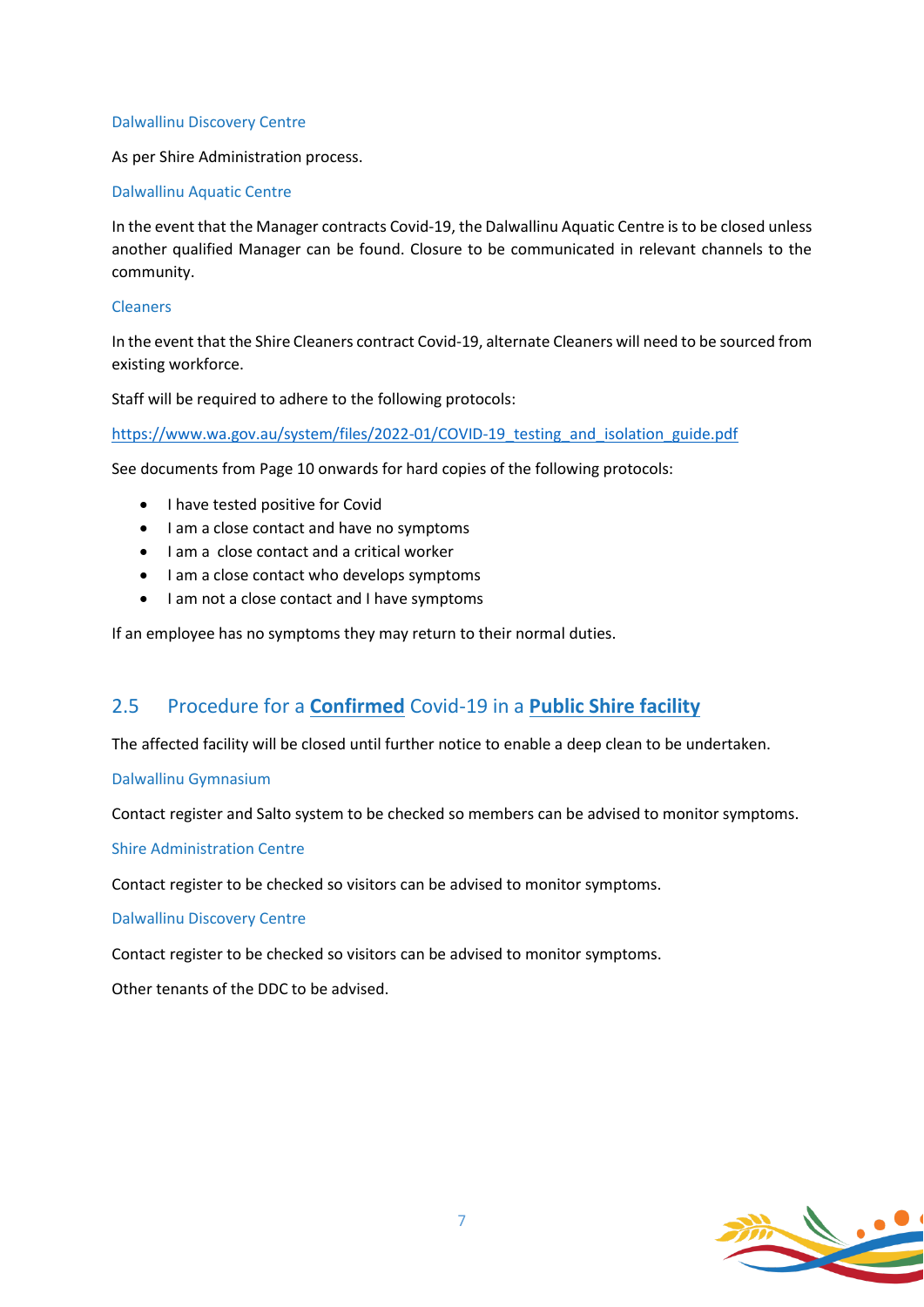# **3. HYGIENE**

#### 3.1 Unwell

Staff that are unwell are not permitted to enter a Shire workplace. Staff displaying the following symptoms are required to undergo Covid-19 testing (RAT) and isolate as per State Government restrictions:

- Fever
- Chills
- Sore Throat
- Cough
- Runny Nose
- Loss of sense of smell

Staff may work from home (if possible) while they are isolating.

Staff must advise their Managers if they are required to isolate – do not come to work, please phone/email your Manager. Rapid Antigen Tests (RAT) will be made available to employees (subject to availability) if they feel sick with one of the above symptoms. These tests are generally best performed within the first seven (7) days from when symptoms first appear.

#### 3.2 High Risk/Vulnerable Workers

Staff with chronic conditions or compromised immune systems may be at greater risk of more serious illness if they are infected with Covid-19. Staff are encouraged to discuss any concerns they have with their Manager before returning to the Shire workplace.

#### 3.3 Hand Sanitiser Stations

Hand sanitisers are made available across all Shire workplaces.

For restocking please contact Sheree Sundstrom.

#### 3.4 Face Masks

Refer to link below for latest face masks requirements.

[https://www.wa.gov.au/government/covid-19-coronavirus/covid-19-coronavirus-what-you-can-and](https://www.wa.gov.au/government/covid-19-coronavirus/covid-19-coronavirus-what-you-can-and-cant-do#wearmasks)[cant-do#wearmasks](https://www.wa.gov.au/government/covid-19-coronavirus/covid-19-coronavirus-what-you-can-and-cant-do#wearmasks)

Disposable face masks are provided for all Shire of Dalwallinu employees.

#### 3.5 Car Pooling

In the event of a Covid-19 incident, carpooling (more than one staff member in a vehicle) is permitted.

The following procedure must be followed if carpooling:

- Maximum of two (2) people in vehicle at any time
- All passengers to wear a facemask at all times
- Increase ventilation in the vehicle by opening windows wherever possible
- If you need to remove your mask to eat or drink, you must exit the vehicle
- Refer to car cleaning guide